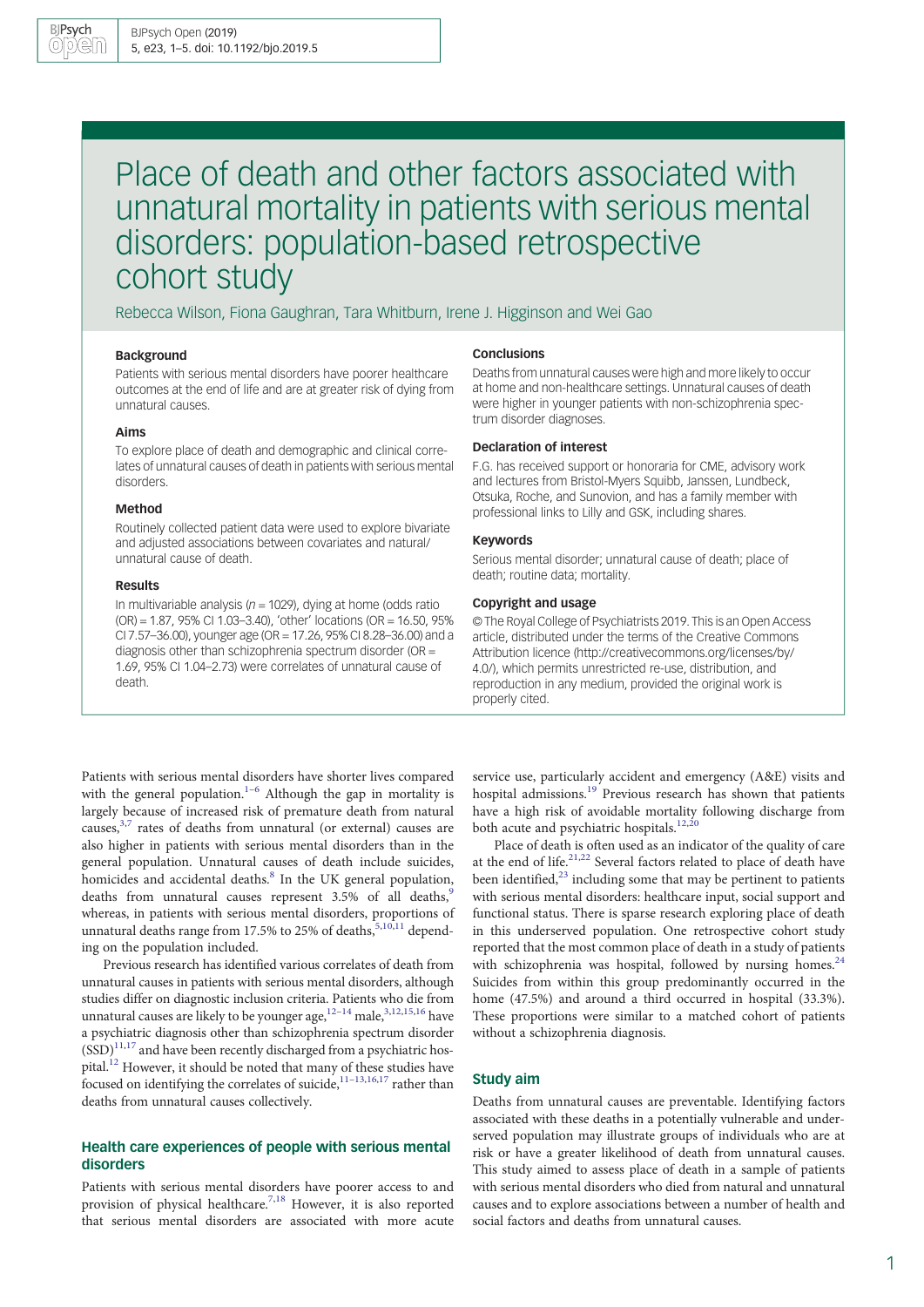# Method

This was a retrospective cohort study using routinely collected data from the Clinical Record Interactive Search (CRIS) system, developed by the South London and Maudsley (SLAM) Biomedical Research Centre Case Register. SLAM is a secondary mental healthcare provider whose patients reside in south-east London and uses electronic health records for routine patient care. These data (collected from patients who gave consent for their data to be included in CRIS) were linked with mortality data from the Office for National Statistics and Hospital Episodes Statistics. Through CRIS, these electronic records are available for secondary data analysis in research.[25](#page-4-0),[26](#page-4-0) The research ethics approval, granted by the Oxfordshire Research Ethics Committee C (reference 08/H0606/ 71 + 5), allows the secondary analysis of CRIS-derived data. Ethical approval for this study was received from the CRIS oversight committee.

Patients were included in the present study if they died between 1 April 2007 and 31 March 2013, had complete data for cause of death and place of death and had a diagnosis of serious mental illness (as identified by ICD-10 codes: schizophrenia (F20), schizoaffective disorder (F25) or bipolar affective disorder (F31)) or other serious mental disorders (substance use disorders (F10–19), depressive episode (F32) or recurrent depressive disorder (F33)).<sup>2</sup>

### Measures

#### Outcome measure

Cause of death was dichotomised as a binary measure of natural/ unnatural deaths (0, natural cause of death; 1, unnatural cause of death). Unnatural deaths included the following underlying causes of death: injuries (S00–T19), burns/frostbite (T20–T35), poisoning (T36–T78), transport accidents (V01–V99), falls/other accidents (W00–X59), intentional self-harm (X60–X84, Y10–Y34), assault (X85–Y09 & U50.9) and complications of care and other causes (T7[9](#page-4-0)–T98, Y35–36, Y40–Y98). $9$  All other causes of death were coded as natural causes of death.

## Explanatory variables

### Demographic factors

Place of death was categorised as care homes, patients' homes, hospices, hospitals and 'other' locations – which included outdoor spaces, home addresses other than the patient's and other institutional buildings. Other demographic factors included age at death, gender, ethnicity (dichotomised as White British/Irish compared with all other ethnicities), area-level deprivation (measured using area-level deprivation quintiles (1, high deprivation; 5, low deprivation) defined by the Index of Multiple Deprivation at lower layer super output area level) $^{28}$  $^{28}$  $^{28}$  and marital status.

### Clinical factors

Risk status was measured using a binary indicator denoting patients who were identified as 'at risk', compared with not at risk (a brief risk assessment by SLAM healthcare professionals is a compulsory target for all patients who access SLAM, those flagged as 'at risk' then received a full risk assessment). Primary mental disorder diagnosis was recorded by SLAM professionals at each contact, thus many patients have multiple primary diagnosis. Where patients had any diagnosis of SSD, this was recorded as their primary diagnosis and a binary variable denoting SSD/other mental disorder was created. A categorical measure of healthcare in the last month of life indicated whether patients had been admitted to hospital (either general or psychiatric), had visited A&E, both or neither.

# Statistical analysis

Ethnicity, marital status and area-level deprivation had missing data. Missing data were imputed using chained equations. Five imputations were created and estimates were combined using Rubin's rules[.29](#page-4-0)

Descriptive statistics were explored for patients who died from a natural or unnatural cause. Bivariate associations between explanatory variables (demographic and clinical factors) and the outcome variable (natural/unnatural cause of death) were assessed using logistic regression. Factors bivariately associated with the outcome variable  $(P < 0.05)$  were included in a fully adjusted multivariable logistic regression model. Although we refer to 'explanatory' and 'outcome' variables, the analysis does not infer causality and the study was exploratory, with the aim of assessing the different health and social factors associated with patients who died from natural and unnatural causes.

Sensitivity analyses confirmed no meaningful difference between complete case models and imputed models. Imputed models were used to preserve the sample size. All analysis was performed using Stata 14.

# Results

The study included 1029 patients who met the eligibility criteria. Descriptive statistics, stratified by natural/unnatural cause of death are presented in [Table 1](#page-2-0). Of the 1029 patients included in the analysis, 86.5% ( $n = 890$ ) died from natural causes and 13.5%  $(n = 139)$  died from unnatural causes.

Descriptive results demonstrated that, of those who died from unnatural causes, the largest proportion of deaths occurred in the home (39.6%; followed by other locations, 36%), whereas the majority of deaths from natural causes were in hospital (52.7%). Compared with patients who died from natural causes, patients who died from unnatural causes were younger (mean age 42.6 years, compared with mean age = 65.8 years) and predominantly male (67.6% compared with 51.8%). More were of ethnic backgrounds other than White British/Irish (42.9% compared with 37.7%) and comparable numbers lived in the most deprived quintile (38.1% compared with 35.6%).

Compared with patients who died from natural causes, those who died from unnatural causes were also predominantly single (79% compared with 55.4%), a higher proportion had been identified as being at risk (48.2% compared with 37.3% of patients who died from natural causes) and a greater proportion had a primary non-SSD psychiatric diagnosis (36.7% compared with 26.4%). These non-SSD diagnoses included affective psychosis (21.6% of deaths from unnatural causes), mood disorders/neuroses (9.4%) and organic/substance use disorders (5.8%). The majority of patients who died from unnatural causes neither visited A&E nor were admitted to a (general/psychiatric) hospital in the last month of life (70.5%), whereas this was the case for less than half of patients who died from natural causes (47.3%).

As a result of the low numbers of deaths in hospices and care homes (particularly in patients who died from unnatural causes), care home, hospice and hospital were collapsed into a single category denoting 'institutional care settings' in the place of death variable. In bivariate analyses [\(Table 2](#page-2-0)), dying at home or in other locations (compared with in a care setting), younger age, being male, being single compared with married/in a civil partnership/ cohabiting, being identified as at risk, having a non-SSD primary diagnosis, neither visiting A&E nor being admitted to hospital in the last month of life (compared with both visiting A&E and being admitted) and visiting A&E but not being admitted were all significantly associated with an unnatural cause of death.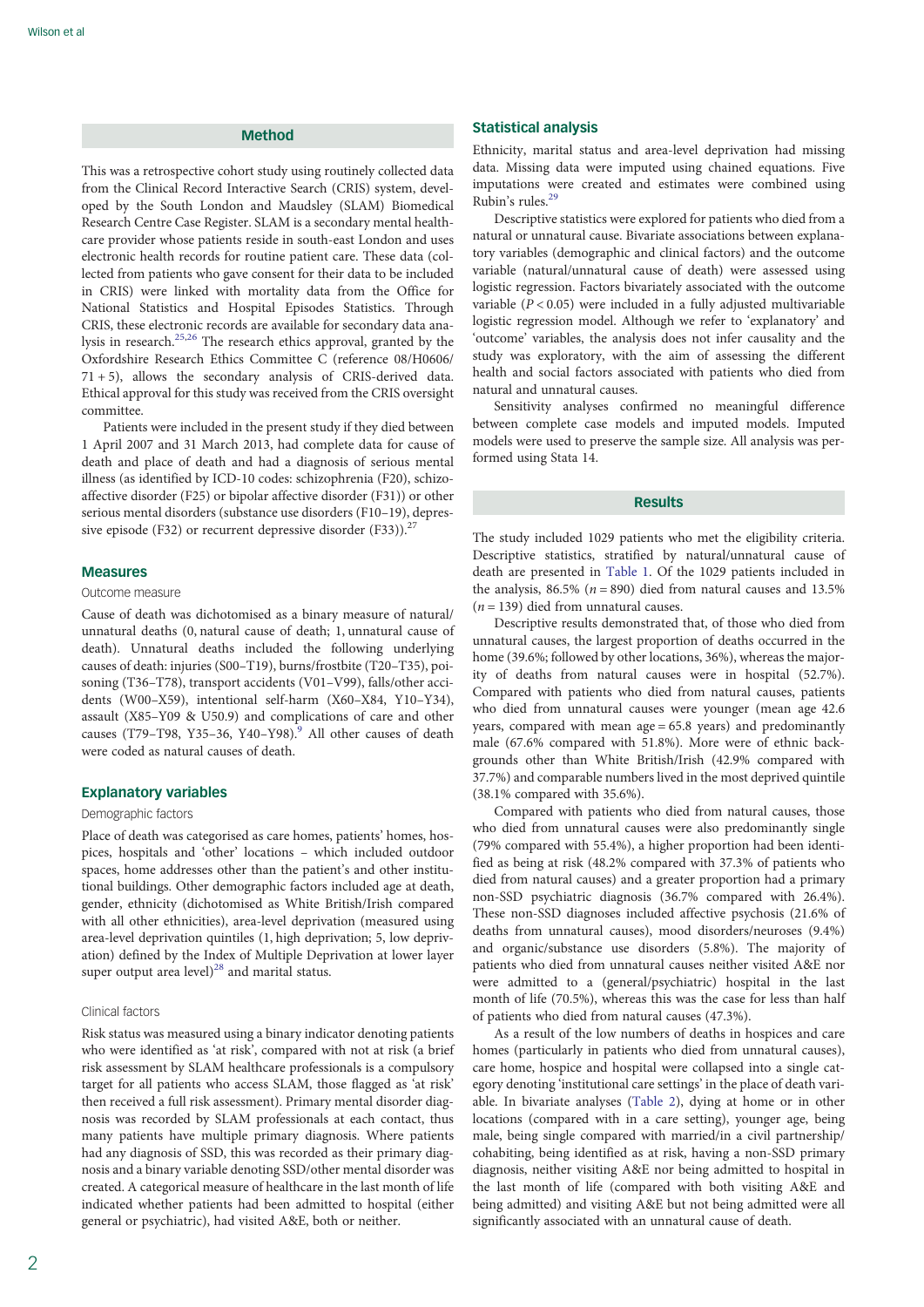<span id="page-2-0"></span>

|                                              | Natural cause of<br>death $(n = 890)$ | Unnatural cause of<br>death $(n = 139)$ |
|----------------------------------------------|---------------------------------------|-----------------------------------------|
| Demographic factors                          |                                       |                                         |
| Place of death, n (%)                        |                                       |                                         |
| Care home                                    | 93 (10.4)                             | 1(0.7)                                  |
| Home                                         | 278 (31.2)                            | 55 (39.6)                               |
| Hospice                                      | 30(3.4)                               | 0(0.0)                                  |
| Hospital                                     | 469 (52.7)                            | 33 (23.7)                               |
| Other                                        | 20(2.2)                               | 50 (36.0)                               |
| Age at death, years                          |                                       |                                         |
| $18 - 44$ , $n$ (%)                          | 102 (11.5)                            | 87 (62.6)                               |
| $45 - 64, n$ (%)                             | 295 (33.1)                            | 39 (28.1)                               |
| ≥65, $n$ (%)                                 | 493 (55.4)                            | 13(9.4)                                 |
| Mean (s.d.)                                  | 65.8 (15.4)                           | 42.6 (15.3)                             |
| Gender, n (%) male                           | 461 (51.8)                            | 94 (67.6)                               |
| Ethnicity (imputed                           |                                       |                                         |
| proportions)                                 |                                       |                                         |
| White British/Irish                          | 62.3                                  | 57.1                                    |
| Other ethnicities                            | 37.7                                  | 42.9                                    |
| IMD quintiles (imputed                       |                                       |                                         |
| proportions)                                 |                                       |                                         |
| 1 (highest deprivation)                      | 35.6                                  | 38.1                                    |
| $\overline{2}$                               | 36.3                                  | 36.4                                    |
| 3                                            | 18.6                                  | 16.7                                    |
| 4                                            | 4.7                                   | 5.0                                     |
| 5 (lowest deprivation)                       | 4.9                                   | 3.7                                     |
| Marital status (imputed                      |                                       |                                         |
| proportions)                                 |                                       |                                         |
| Married/civil partner/                       | 14.6                                  | 8.9                                     |
| cohabiting                                   |                                       |                                         |
| Separated/divorced/                          | 30.0                                  | 12.1                                    |
| widowed                                      |                                       |                                         |
| Single                                       | 55.4                                  | 79.0                                    |
| Clinical factors                             |                                       |                                         |
| Identified as at risk, n (%)                 | 332 (37.3)                            | 67 (48.2)                               |
| Primary diagnosis, n (%)                     |                                       |                                         |
| <b>SSD</b>                                   | 655 (73.6)                            | 88 (63.3)                               |
| Non-SSD                                      | 235 (26.4)                            | 51 (36.7)                               |
| Healthcare in last month<br>of life, $n$ (%) |                                       |                                         |
| No admission and no<br>A&F                   | 421 (47.3)                            | 98 (70.5)                               |
| Admitted and no A&E                          | 63(7.1)                               | 4(2.9)                                  |
| A&E and not admitted                         | 71 (8.0)                              | 15 (10.8)                               |
| A&E and admitted                             | 335 (37.6)                            | 22 (15.8)                               |

and emergency. a. Numbers rounded to one decimal place; where column % totals do not equal 100%, this is because of rounding.

In a multiply adjusted model, dying at home or other location, younger age and having a non-SSD diagnosis remained significant correlates of unnatural cause of death following all adjustments. Associations with gender, marital status, risk status and healthcare use were all attenuated.

# Discussion

# Place of death

Descriptive analyses showed substantial differences in the place of death for patients who died from natural and unnatural causes; deaths from unnatural causes were higher at home and in other locations, whereas deaths from natural causes were higher in healthcare settings. In further analysis, place of death was significantly associated with unnatural cause of death in the fully adjusted model; unnatural deaths were more likely to occur in the home or

Table 2 Unadjusted and multiply adjusted odds ratios (95% CI) for demographic and clinical factors and unnatural cause of death in the sample ( $n = 1029$ )

|                                                                                      | Unadjusted<br>OR (95% CI) | Multiply adjusted<br>OR (95% CI) |  |
|--------------------------------------------------------------------------------------|---------------------------|----------------------------------|--|
| Place of death                                                                       |                           |                                  |  |
| Care home/hospital/hospice                                                           | Reference                 | Reference                        |  |
| Home                                                                                 | $3.44$ (2.19-5.41)*       | 1.87 (1.03-3.40)*                |  |
| Other                                                                                | 43.53 (23.34-81.18)*      | 16.50 (7.57-36.00)*              |  |
| Age at death, years                                                                  |                           |                                  |  |
| $18 - 44$                                                                            | 32.35 (17.39-60.16)*      | 17.26 (8.28-36.00)*              |  |
| $45 - 64$                                                                            | 5.01 (2.63-9.55)*         | $3.55$ (1.77-7.13)*              |  |
| ≥65 years                                                                            | Reference                 | Reference                        |  |
| Gender: male compared with                                                           | 1.94 (1.33-2.84)*         | $0.99(0.61 - 1.61)$              |  |
| female                                                                               |                           |                                  |  |
| Index of Multiple Deprivation                                                        |                           |                                  |  |
| quintiles                                                                            |                           |                                  |  |
| 1                                                                                    | Reference                 | Reference                        |  |
| $\overline{2}$                                                                       | $0.93(0.61 - 1.41)$       |                                  |  |
| 3                                                                                    | $0.82$ (0.48-1.40)        |                                  |  |
| 4                                                                                    | $0.98(0.42 - 2.30)$       |                                  |  |
| 5                                                                                    | $0.72$ (0.27-1.95)        |                                  |  |
| Marital status                                                                       |                           |                                  |  |
| Married/civil partner/                                                               | Reference                 | Reference                        |  |
| cohabiting                                                                           |                           |                                  |  |
| Separated/divorced/                                                                  | $0.67(0.29 - 1.51)$       | $0.80(0.30 - 2.13)$              |  |
| widowed                                                                              |                           |                                  |  |
| Single                                                                               | $2.33$ (1.22-4.46)*       | $0.79(0.35 - 1.76)$              |  |
| Ethnicity: others compared                                                           | 1.12 (0.94-1.35)          |                                  |  |
| with White British/Irish                                                             |                           |                                  |  |
| reference category                                                                   |                           |                                  |  |
| At risk: compared with not at                                                        | 1.56 (1.09-2.24)*         | 1.19 (0.76-1.87)                 |  |
| risk                                                                                 |                           |                                  |  |
| Primary diagnosis: non-SSD                                                           | 1.69 (1.29-2.20)*         | 1.69 (1.04-2.73)*                |  |
| compared with SSD                                                                    |                           |                                  |  |
| Healthcare in last month of<br>life                                                  |                           |                                  |  |
| A&F and admission                                                                    | Reference                 | Reference                        |  |
| No A&E and not admitted                                                              | $3.54$ (2.18-5.75)*       | 1.14 (0.59-2.21)                 |  |
| Admitted and no A&F                                                                  | $0.97(0.32 - 2.90)$       | $0.72(0.22 - 2.35)$              |  |
| A&F and not admitted                                                                 | $3.22$ (1.59-6.51)*       | 1.76 (0.78-3.96)                 |  |
| SSD, schizophrenia spectrum disorder; A&E, accident and emergency.<br>* $P < 0.05$ . |                           |                                  |  |

in 'other' locations than in healthcare settings after adjusting for other relevant factors such as age, gender and healthcare access in the last month of life. Moreover, these data demonstrate that place of death cannot be used in the same way that it is for other populations as a proxy measure for quality of end-of-life care across a population of patients with serious mental disorders. As deaths from unnatural causes are higher in this population than in the general population, this should be taken into consideration when investigating place of death in patients with serious mental disorders and other mental disorders.

# **Diagnosis**

In addition to place of death, the results demonstrated that younger age and a diagnosis other than SSD were strong correlates of dying from unnatural causes and attenuated associations between being male, single and at risk and unnatural death. These results are in line with existing research, as younger age was previously reported to be associated with increased likelihood of death by unnatural causes.<sup>[12](#page-4-0)–[14](#page-4-0)</sup> By including all unnatural causes of death, the present study expanded on the results of Lopez-Morinigo et  $aI^{12}$  $aI^{12}$  $aI^{12}$  and Melle et al,<sup>[13](#page-4-0)</sup> which included only deaths by suicide. Exisiting literature has also explored psychiatric diagnosis as a correlate of unnatural causes of death, particularly suicide. Lopez-Morinigo et  $al^{17}$  $al^{17}$  $al^{17}$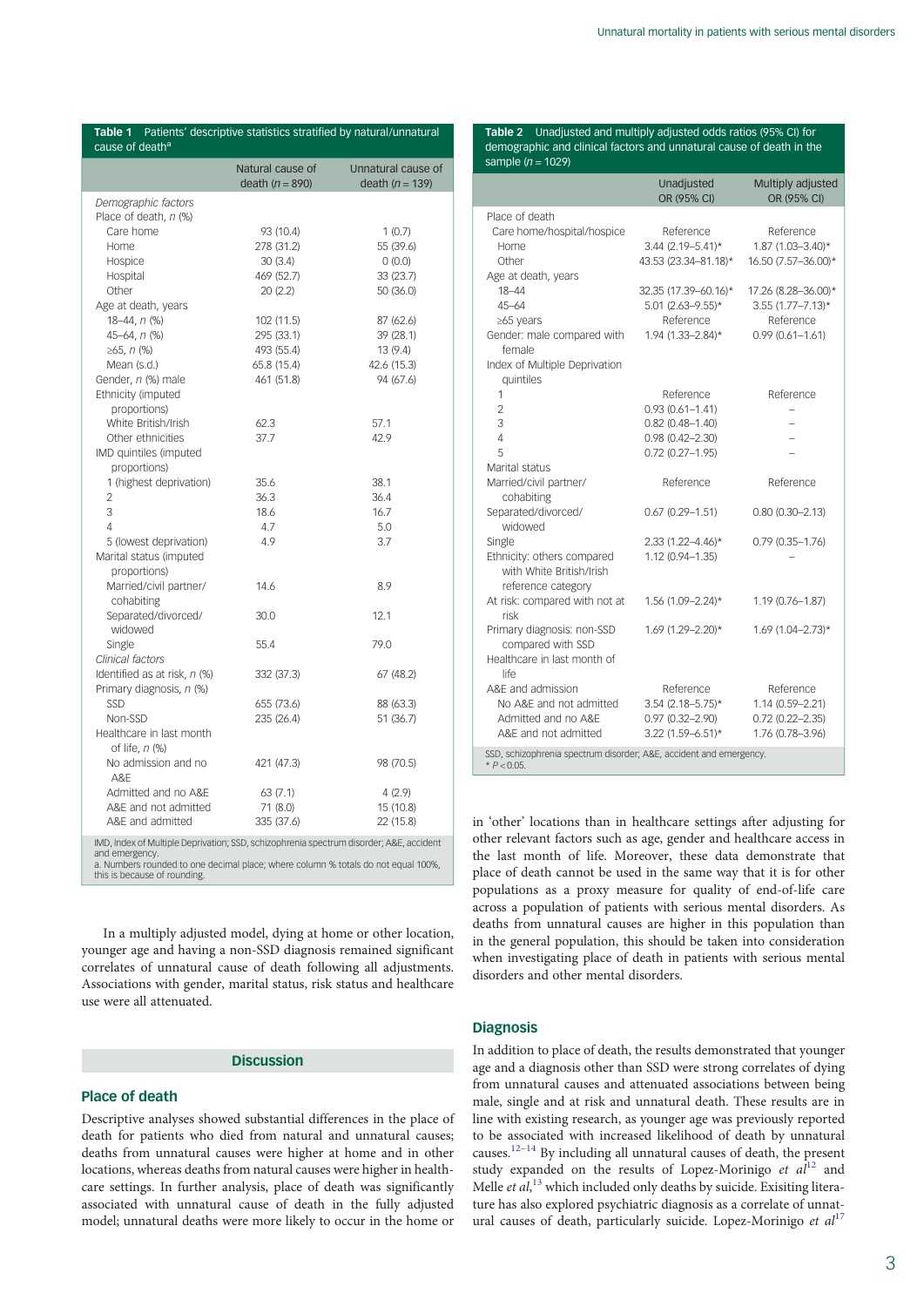highlighted suicide risk factors in patients with serious mental disorders other than SSD and Hiroeh et  $al<sup>11</sup>$  $al<sup>11</sup>$  $al<sup>11</sup>$  reported that suicide risk was greatest for patients with substance use disorders, affective disorders and personality disorders. However, it should be considered that patients with SSD may have a different experience of care pathways to other diagnoses, because of diagnostic biases that might lead to prioritisation and preferential care provision from psychiatric services. Patients with SSD may be more likely to receive intervention from healthcare providers. Thus, it is likely that there are many other contributing factors to the association between psychiatric diagnosis and cause of death and we cannot conclude that a non-SSD diagnosis is predictive of unnatural cause of death.

### Hospital care in the last month of life

Receiving no hospital care in the last month of life (neither visiting A&E nor being admitted to general/psychiatric hospital) and visiting A&E but not being admitted to hospital were both bivariately associated with death from unnatural causes, but these associations were attenuated by place of death in the adjusted model. In further inspection of the data (see supplementary Table 1 available at <https://doi.org/10.1192/bjo.2019.5>), healthcare acutely accessed in the last month of life was closely related to place of death; of the 510 patients who acutely accessed healthcare in the last month of life (visited A&E and/or were admitted to hospital), 79.2% ( $n =$ 404) died in hospital (93.3% from natural causes). As most people who died in hospital (whether admitted before or during the last month of life) died from natural causes ( $n = 469, 93.4\%$  of the total 502 hospital deaths), it cannot be concluded that not accessing acute healthcare in the last month of life is directly associated with the increased likelihood of dying from unnatural causes. The results are more likely to suggest that patients (with serious mental disorders) with physical health problems are likely to either visit A&E or be admitted to hospital and then die in hospital. Further research is needed to explore the relationship between healthcare use at the end of life, cause of death and place of death.

# Risk assessments

Previous literature has explored the role of risk assessments, using similar data, and showed that patients with SSD were more like to have had a full risk assessment than patients with a non-SSD diagnosis.[17](#page-4-0) The present study found that, after adjusting for other covariates, there was not a significant association between receiving a full risk assessment, thereby being identified as 'at risk' by staff, and death from unnatural causes. These results are consistent with the conclusion drawn by Lopez-Morinigo et  $al$ ,<sup>[17](#page-4-0)</sup> in that, we did not observe an association between contact with a healthcare professional and receiving a risk assessment and likelihood of an unnatural death.

# Proportion of unnatural deaths

Deaths because of unnatural causes were higher in this sample of patients with serious mental disorders and other mental disorders (13.5%) than for the general population  $(3.5\%)$ . However, the proportion of unnatural deaths from this study was lower than rates reported by previous studies; rates of unnatural causes have been reported between 17.5% and 25% of deaths in patient with serious mental disorders.<sup>[5](#page-4-0),[10](#page-4-0),[11](#page-4-0)</sup> This may be because the present sample came from patients who were under the care of a mental healthcare trust at the time of death and thus were more likely to be receiving psychiatric care. Other studies reporting higher rates of deaths from unnatural causes included patients who had ever had a psychiatric hospital admission<sup>[11](#page-4-0)</sup> or just included patients with schizophrenia.<sup>[10](#page-4-0)</sup>

A meta-analysis<sup>[5](#page-4-0)</sup> provided a more conservative prevalence rate (17.5%), closer to the one observed in these data.

### Strengths and limitations

Strengths of this study include the use of linked data, making use of routinely collected data in research. Missing data were minimal, demonstrating the quality and richness of the data. Place of death and care at end of life are particularly understudied in this patient group, despite the increased mortality risk. This study adds to this knowledge gap. One limitation of this exploratory study is that the results do not infer causality and associations should not be interpreted as directional. This study utilised data from south London only. Although SLAM is the largest mental healthcare provider in Europe with a population of 1.1 million patients, $25$  this is a limited geographic range and thus results may not be generalisable. As a result of the small numbers in the group of patients that died from unnatural causes, some categorical variables presented small cell counts and therefore some variables (place of death, primary diagnosis) had to be collapsed, limiting the level of detail the results were able to assess. Future work could aim to utilise a large sample.

### Implications

This work preludes further work into end-of-life care and place of death in patients with serious mental disorders. The results have shown that place of death differs by natural and unnatural cause of death, therefore future work on place of death should be stratified by, or focus on either natural or unnatural causes of death. In line with previous research, this study found younger age was associated with death from unnatural causes and that there was an excess of unnatural mortality at home as well as other locations (outdoor spaces, home addresses other than the patient's and other institutional buildings). One implication for clinical practice and policy is to highlight a group of patients potentially at greater risk of death from unnatural causes; younger patients outside of healthcare settings. This study added to previous research by including unnatural causes other than suicide; younger patients are equally at greater risk of dying from unnatural causes other than suicide. Given that these deaths are potentially preventable, these results would suggest that younger patients with serious mental disorders may require extra support from health and social care providers. Any interventions to reduce the risk of suicide or deaths from unnatural causes should target these patients. Further research should explore the potential mechanisms by which this association might operate.

In conclusion, patients with serious mental disorders have higher rates of death from unnatural causes than the general population and these deaths are more likely to occur in the home or other nonhealthcare settings. Our results suggest that younger patients and those with diagnoses other than SSD are less likely to die from natural causes, although the mechanisms behind these associations are unknown. Furthermore, patients who die from unnatural causes are less likely to have been admitted to hospital prior to death. This study has also demonstrated the benefits of using routinely collected clinical data in research and will inform further research in end-of-life care for patients with serious mental disorders.

Rebecca Wilson, PhD, MSc, BSc **D**, Research Associate, Cicely Saunders Institute of Palliative Care, Policy & Rehabilitation, Florence Nightingale Faculty of Nursing, Midwifery & Palliative Care, King's College London, UK; Fiona Gaughran, MB, BCh, BAO, MD, MRCPsych, FRCP(I), FRCP, FRCP(E), Lead Consultant/Senior Lecturer, Psychosis Studies Department, Institute of Psychiatry, Psychology and Neuroscience, King's College London; and National Psychosis Unit, South London and Maudsley NHS Foundation Trust, UK; **Tara Whitburn,** MBBS, MRCP, MSc, Consultant in Palliative Medicine, Barts Health<br>NHS Trust, Macmillan Palliative Care Team, St Bartholomew's Hospital, UK; Irene J. Higginson, OBE, BMedSci, BMBS, PhD, FMedSci, FRCP, FFPHM, Head of Department, Head of Division and Director of Cicely Saunders Institute, Cicely Saunders